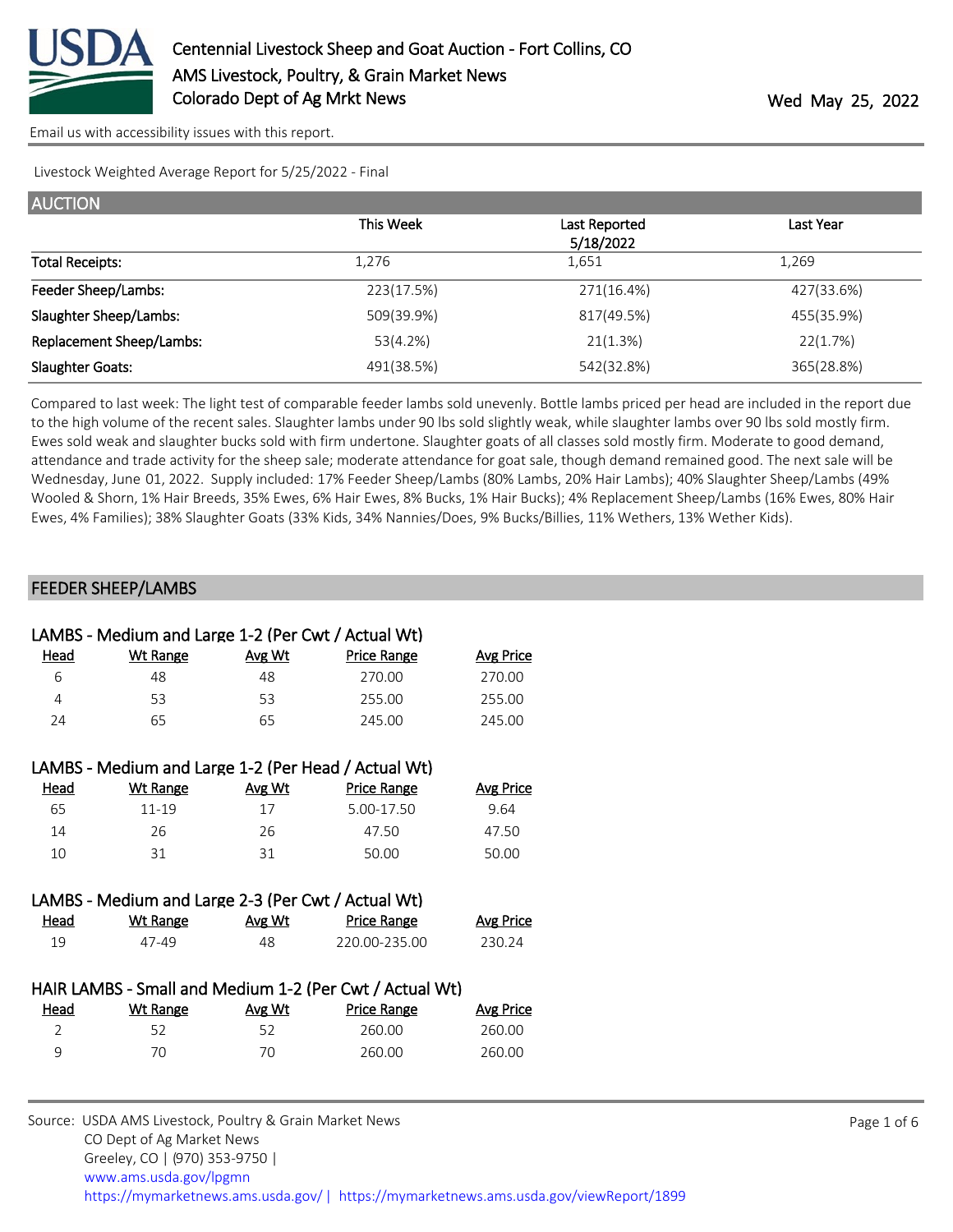

| <u>Head</u>    | <b>Wt Range</b>                                | Avg Wt | HAIR LAMBS - Small and Medium 2-3 (Per Cwt / Actual Wt)<br><b>Price Range</b> | <b>Avg Price</b> |                   |
|----------------|------------------------------------------------|--------|-------------------------------------------------------------------------------|------------------|-------------------|
| 24             | 71-78                                          | 73     | 230.00-245.00                                                                 | 240.98           |                   |
|                | <b>SLAUGHTER SHEEP/LAMBS</b>                   |        |                                                                               |                  |                   |
|                |                                                |        |                                                                               |                  |                   |
|                |                                                |        | WOOLED & SHORN - Choice 1-3 (Per Cwt / Actual Wt)                             |                  |                   |
| <b>Head</b>    | <b>Wt Range</b>                                | Avg Wt | <b>Price Range</b>                                                            | <b>Avg Price</b> | <b>Dressing</b>   |
| 62             | 70-79                                          | 75     | 235.00-265.00                                                                 | 243.51           | Average           |
| 34             | 82-85                                          | 84     | 230.00-250.00                                                                 | 239.48           | Average           |
| 53             | 92-95                                          | 94     | 240.00-255.00                                                                 | 243.59           | Average           |
| 33             | 103-133                                        | 108    | 220.00-255.00                                                                 | 247.38           | Average           |
| 25             | 115-144                                        | 138    | 165.00-185.00                                                                 | 177.90           | Average Yearlings |
| 5              | 169-195                                        | 174    | 175.00-180.00                                                                 | 176.12           | Average Yearlings |
|                |                                                |        |                                                                               |                  |                   |
|                |                                                |        | WOOLED & SHORN - Good and Choice 1-2 (Per Cwt / Actual Wt)                    |                  |                   |
| <b>Head</b>    | <b>Wt Range</b>                                | Avg Wt | <b>Price Range</b>                                                            | <b>Avg Price</b> | <b>Dressing</b>   |
| 4              | 121                                            | 121    | 200.00                                                                        | 200.00           | Average           |
|                |                                                |        |                                                                               |                  |                   |
|                | HAIR BREEDS - Choice 1-3 (Per Cwt / Actual Wt) |        |                                                                               |                  |                   |
| <u>Head</u>    | Wt Range                                       | Avg Wt | <b>Price Range</b>                                                            | <b>Avg Price</b> | <b>Dressing</b>   |
| 3              | 82                                             | 82     | 295.00                                                                        | 295.00           | Average           |
|                |                                                |        |                                                                               |                  |                   |
|                |                                                |        | HAIR BREEDS - Good and Choice 1-2 (Per Cwt / Actual Wt)                       |                  |                   |
| <u>Head</u>    | <b>Wt Range</b>                                | Avg Wt | <b>Price Range</b>                                                            | <b>Avg Price</b> | <b>Dressing</b>   |
| 3              | 61                                             | 61     | 230.00                                                                        | 230.00           | Average           |
|                |                                                |        |                                                                               |                  |                   |
|                | EWES - Good 2-3 (Per Cwt / Actual Wt)          |        |                                                                               |                  |                   |
| <b>Head</b>    | <b>Wt Range</b>                                | Avg Wt | <b>Price Range</b>                                                            | <b>Avg Price</b> | <b>Dressing</b>   |
| 8              | 115-143                                        | 136    | 100.00-115.00                                                                 | 107.79           | Average           |
| 24             | 150-195                                        | 176    | 87.50-110.00                                                                  | 102.30           | Average           |
| 9              | 155-189                                        | 184    | 120.00-125.00                                                                 | 122.19           | Average Young     |
| 13             | 174                                            | 174    | 60.00                                                                         | 60.00            | Low               |
| 40             | 208-237                                        | 217    | 83.00-112.50                                                                  | 99.11            | Average           |
| $\overline{2}$ | 205-215                                        | 210    | 140.00                                                                        | 140.00           | Average Yearlings |
| 21             | 201-206                                        | 203    | 65.00-67.50                                                                   | 65.97            | Low               |
| 3              | 272                                            | 272    | 90.00                                                                         | 90.00            | Average           |
|                |                                                |        |                                                                               |                  |                   |
|                | EWES - Good 4-5 (Per Cwt / Actual Wt)          |        |                                                                               |                  |                   |
| <b>Head</b>    | <b>Wt Range</b>                                | Avg Wt | <b>Price Range</b>                                                            | <b>Avg Price</b> | <b>Dressing</b>   |
| 15             | 203-242                                        | 222    | 115.00                                                                        | 115.00           | Average           |

## EWES - Utility 1-2 (Per Cwt / Actual Wt)

| Source: USDA AMS Livestock, Poultry & Grain Market News                               |
|---------------------------------------------------------------------------------------|
| CO Dept of Ag Market News                                                             |
| Greeley, CO   (970) 353-9750                                                          |
| www.ams.usda.gov/lpgmn                                                                |
| https://mymarketnews.ams.usda.gov/  https://mymarketnews.ams.usda.gov/viewReport/1899 |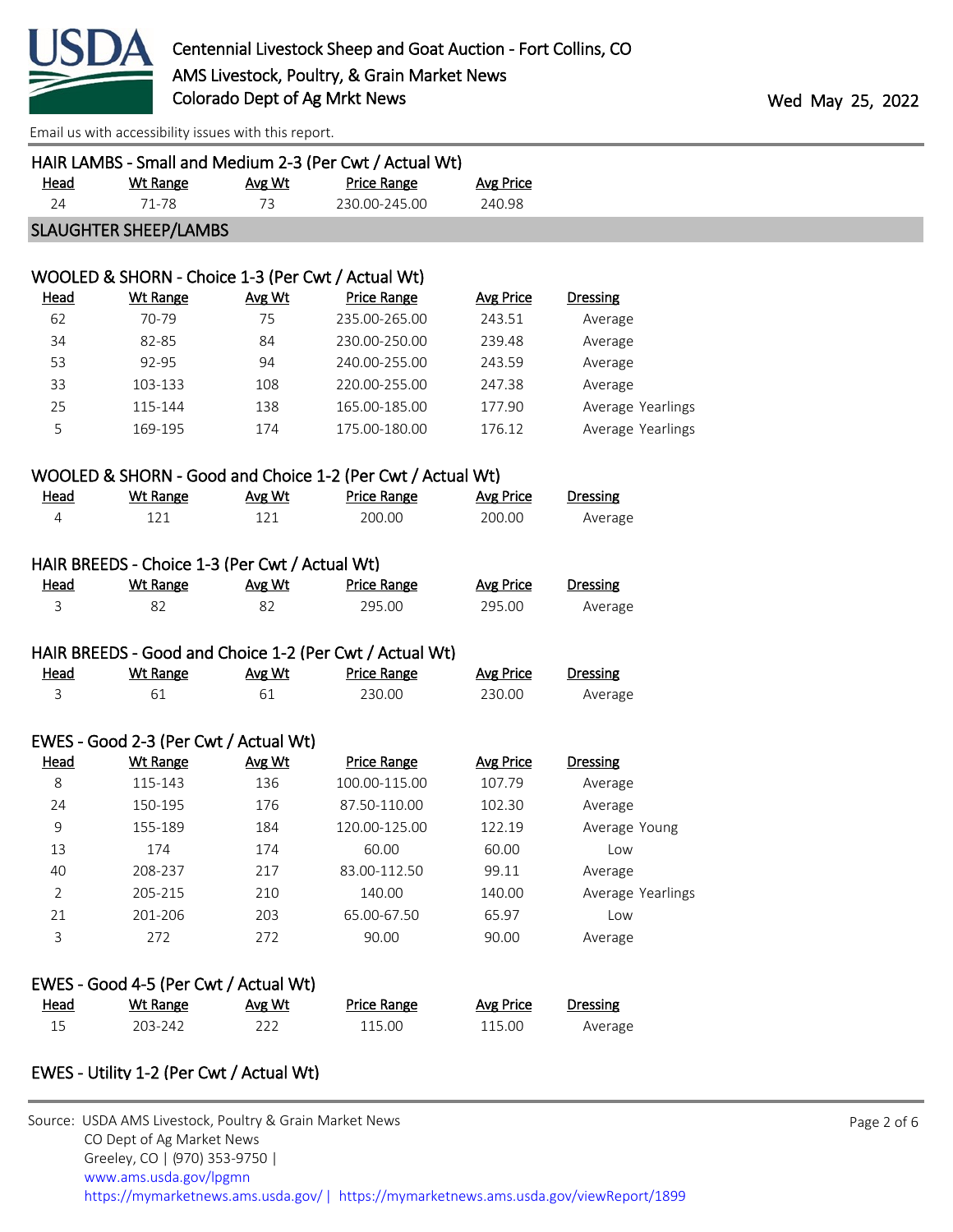

| <u>Head</u>                       | <b>Wt Range</b>              |             | Avg Wt                                                  | <b>Price Range</b>                                                         | <b>Avg Price</b>   | <b>Dressing</b>   |             |
|-----------------------------------|------------------------------|-------------|---------------------------------------------------------|----------------------------------------------------------------------------|--------------------|-------------------|-------------|
| $\overline{2}$                    | 130-145                      |             | 138                                                     | 50.00-72.50                                                                | 60.64              | Average           |             |
| 17                                | 152-178                      |             | 173                                                     | 52.50-62.50                                                                | 56.02              | Average           |             |
|                                   |                              |             | HAIR EWES - Good 2-3 (Per Cwt / Actual Wt)              |                                                                            |                    |                   |             |
| <b>Head</b>                       | <b>Wt Range</b>              |             | Avg Wt                                                  | <b>Price Range</b>                                                         | <b>Avg Price</b>   | <b>Dressing</b>   |             |
| 23                                | 108-137                      |             | 116                                                     | 67.50-87.50                                                                | 81.12              | Average           |             |
| $\overline{2}$                    | 153                          |             | 153                                                     | 80.00                                                                      | 80.00              | Average           |             |
| BUCKS - 1-2 (Per Cwt / Actual Wt) |                              |             |                                                         |                                                                            |                    |                   |             |
| <b>Head</b>                       | <b>Wt Range</b>              |             | Avg Wt                                                  | <b>Price Range</b>                                                         | <b>Avg Price</b>   | <b>Dressing</b>   |             |
| 2                                 | 143                          |             | 143                                                     | 120.00                                                                     | 120.00             | Average           |             |
| 8                                 | 175-190                      |             | 184                                                     | 72.50-105.00                                                               | 97.85              | Average           |             |
| 13                                | 155-179                      |             | 173                                                     | 122.50-135.00                                                              | 127.80             | Average Yearlings |             |
| 8                                 | 200-245                      |             | 226                                                     | 80.00-115.00                                                               | 94.29              | Average           |             |
| 2                                 | 225-240                      |             | 233                                                     | 25.00-35.00                                                                | 29.84              | Low               |             |
|                                   |                              |             |                                                         |                                                                            |                    |                   |             |
|                                   |                              |             | HAIR BUCKS - 1-2 (Per Cwt / Actual Wt)                  |                                                                            |                    |                   |             |
| <b>Head</b>                       | Wt Range                     |             | Avg Wt                                                  | <b>Price Range</b>                                                         | <b>Avg Price</b>   | <b>Dressing</b>   |             |
| $\overline{2}$                    | 120-145                      |             | 133                                                     | 115.00-127.50                                                              | 121.84             | Average           |             |
| 2                                 | 115-140                      |             | 128                                                     | 150.00-200.00                                                              | 172.55             | Average Yearlings |             |
| 2                                 | 190-199                      |             | 195                                                     | 92.50-110.00                                                               | 101.45             | Average           |             |
| REPLACEMENT SHEEP/LAMBS           |                              |             |                                                         |                                                                            |                    |                   |             |
|                                   |                              |             |                                                         |                                                                            |                    |                   |             |
|                                   |                              |             | EWES - Medium and Large 1-2 (Per Cwt / Actual Wt)       |                                                                            |                    |                   |             |
| <b>Age</b>                        | <b>Stage</b>                 | <b>Head</b> | <b>Wt Range</b>                                         | Avg Wt                                                                     | <b>Price Range</b> | <b>Avg Price</b>  |             |
| $4 - 6$                           | Ε                            | 8           | 238                                                     | 238                                                                        | 80.00              | 80.00             |             |
|                                   |                              |             |                                                         | HAIR EWES - Small and Medium 1-2 (Per Cwt / Actual Wt)                     |                    |                   |             |
| <u>Age</u>                        | <b>Stage</b>                 | <u>Head</u> | <b>Wt Range</b>                                         | Avg Wt                                                                     | <b>Price Range</b> | <b>Avg Price</b>  |             |
| ${<}1$                            | $\circ$                      | 21          | 44                                                      | 44                                                                         | 295.00-310.00      | 303.57            |             |
| <1                                | $\circ$                      | 3           | 72                                                      | 72                                                                         | 290.00             | 290.00            |             |
| $<1\,$                            | O                            | 15          | 81                                                      | 81                                                                         | 285.00             | 285.00            |             |
|                                   |                              |             |                                                         | FAMILIES - Small and Medium 2-3 w/ <20 lbs lamb (Per Family / Estimate Wt) |                    |                   |             |
| <b>Age</b>                        | <b>Stage</b>                 | Head        | <b>Wt Range</b>                                         | Avg Wt                                                                     | <b>Price Range</b> | <b>Avg Price</b>  |             |
| $4 - 6$                           | $\circ$                      | 2           | 98                                                      | 98                                                                         | 140.00             | 140.00            |             |
| <b>SLAUGHTER GOATS</b>            |                              |             |                                                         |                                                                            |                    |                   |             |
|                                   |                              |             |                                                         |                                                                            |                    |                   |             |
|                                   |                              |             | KIDS - Selection 1 (Per Head / Actual Wt)               |                                                                            |                    |                   |             |
| Head                              | <b>Wt Range</b>              |             | Avg Wt                                                  | <b>Price Range</b>                                                         | <b>Avg Price</b>   | <b>Dressing</b>   |             |
| 11                                | 30-37                        |             | 35                                                      | 120.00-132.50                                                              | 126.20             | Average           |             |
|                                   |                              |             | Source: USDA AMS Livestock, Poultry & Grain Market News |                                                                            |                    |                   | Page 3 of 6 |
|                                   | CO Dept of Ag Market News    |             |                                                         |                                                                            |                    |                   |             |
|                                   | Greeley, CO   (970) 353-9750 |             |                                                         |                                                                            |                    |                   |             |

 [www.ams.usda.gov/lpgmn](https://www.ams.usda.gov/market-news) <https://mymarketnews.ams.usda.gov/> [|](https://www.ams.usda.gov/market-news) <https://mymarketnews.ams.usda.gov/viewReport/1899>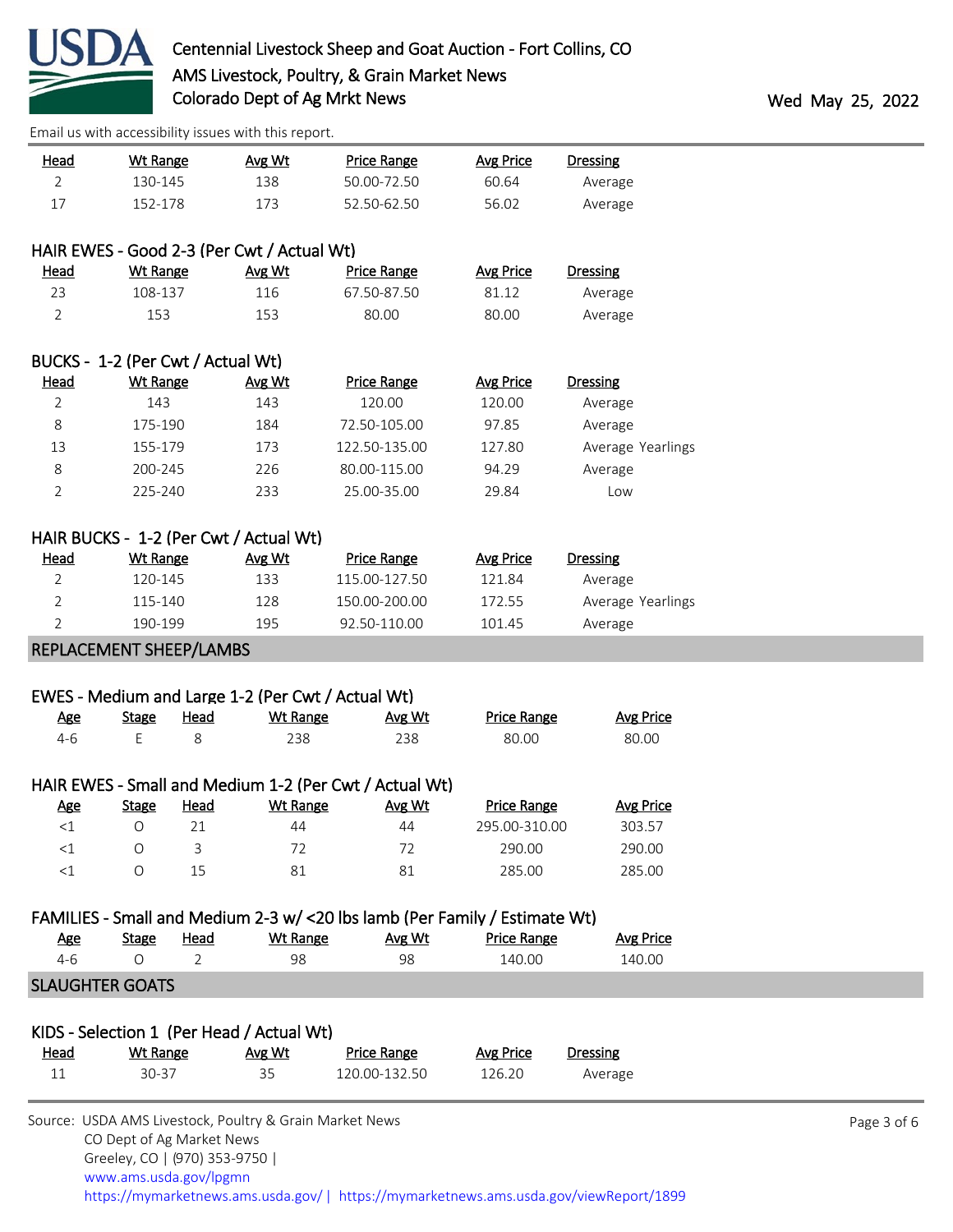

| 6 | 48    | 48 | 180.00        | 180.00 | Average       |
|---|-------|----|---------------|--------|---------------|
| 9 | 55-59 | 58 | 195.00-222.50 | 216.72 | Average       |
|   | 60    | 60 | 210.00-217.50 | 213.75 | Average       |
|   | 70-75 | 73 | 225.00-235.00 | 233.08 | Average       |
|   | 85    | 85 | 305.00        | 305.00 | Average       |
| 4 | 81    | 81 | 345.00        | 345.00 | Average Fancy |

#### KIDS - Selection 2 (Per Head / Actual Wt)

| <u>Head</u> | <b>Wt Range</b> | Avg Wt | <b>Price Range</b> | Avg Price | <b>Dressing</b>    |
|-------------|-----------------|--------|--------------------|-----------|--------------------|
| 4           | 24              | 24     | 22.50              | 22.50     | Average Pygmies    |
| 9           | 36              | 36     | 112.50             | 112.50    | Average            |
| 3           | 40-45           | 42     | 120.00-130.00      | 126.00    | Average            |
| 12          | 53-55           | 54     | 175.00-192.50      | 184.05    | Average            |
| 2           | 50              | 50     | 70.00              | 70.00     | Average Hair Goats |
| 4           | 50              | 50     | 65.00-80.00        | 72.50     | Average Pygmies    |
| 6           | 67              | 67     | 135.00             | 135.00    | Average Hair Goats |
| 3           | 70-75           | 72     | 205.00-215.00      | 208.49    | Average            |
| 9           | 90-92           | 92     | 275.00-285.00      | 277.18    | Average            |

### KIDS - Selection 3 (Per Head / Actual Wt)

| Head          | Wt Range  | Avg Wt | <b>Price Range</b> | Avg Price | <b>Dressing</b> |
|---------------|-----------|--------|--------------------|-----------|-----------------|
| 11            | 30-38     | 31     | 70.00-82.50        | 76.86     | Average         |
| 11            | 30        | 30     | 47.50              | 47.50     | Low             |
| 12            | $40 - 45$ | 43     | 85.00-105.00       | 89.38     | Average         |
| 3             | 47        | 47     | 65.00              | 65.00     | Low             |
| 7             | 51-55     | 52     | 80.00-85.00        | 81.51     | Low             |
| 5             | 65-69     | 67     | 175.00-190.00      | 184.09    | Average         |
| 3             | 80        | 80     | 200.00-205.00      | 203.33    | Average         |
| $\mathcal{D}$ | 90        | 90     | 250.00-255.00      | 252.50    | Average         |

# NANNIES/DOES - Selection 1 (Per Head / Actual Wt)

| Dressing | Avg Price | Price Range   | Avg Wt | Wt Range | <u>Head</u> |
|----------|-----------|---------------|--------|----------|-------------|
| Average  | 265.95    | 215.00-290.00 | 140    | 101-146  |             |
| Average  | 275.53    | 270.00-280.00 | 165    | 155-185  |             |

|             | NANNIES/DOES - Selection 2 (Per Head / Actual Wt) |        |                    |           |                 |
|-------------|---------------------------------------------------|--------|--------------------|-----------|-----------------|
| <u>Head</u> | Wt Range                                          | Avg Wt | <b>Price Range</b> | Avg Price | <b>Dressing</b> |
| 6           | 58                                                | 58     | 85.00              | 85.00     | Average Pygmies |
| 3           | 68                                                | 68     | 85.00              | 85.00     | Average Pygmies |
|             | 93-95                                             | 95     | 145.00-185.00      | 150.61    | Average         |
| 44          | 102-140                                           | 119    | 170.00-215.00      | 186.09    | Average         |
|             | 155-160                                           | 158    | 245.00-270.00      | 257.70    | Average         |

Source: USDA AMS Livestock, Poultry & Grain Market News CO Dept of Ag Market News Greeley, CO | (970) 353-9750 | [www.ams.usda.gov/lpgmn](https://www.ams.usda.gov/market-news) <https://mymarketnews.ams.usda.gov/> [|](https://www.ams.usda.gov/market-news) <https://mymarketnews.ams.usda.gov/viewReport/1899>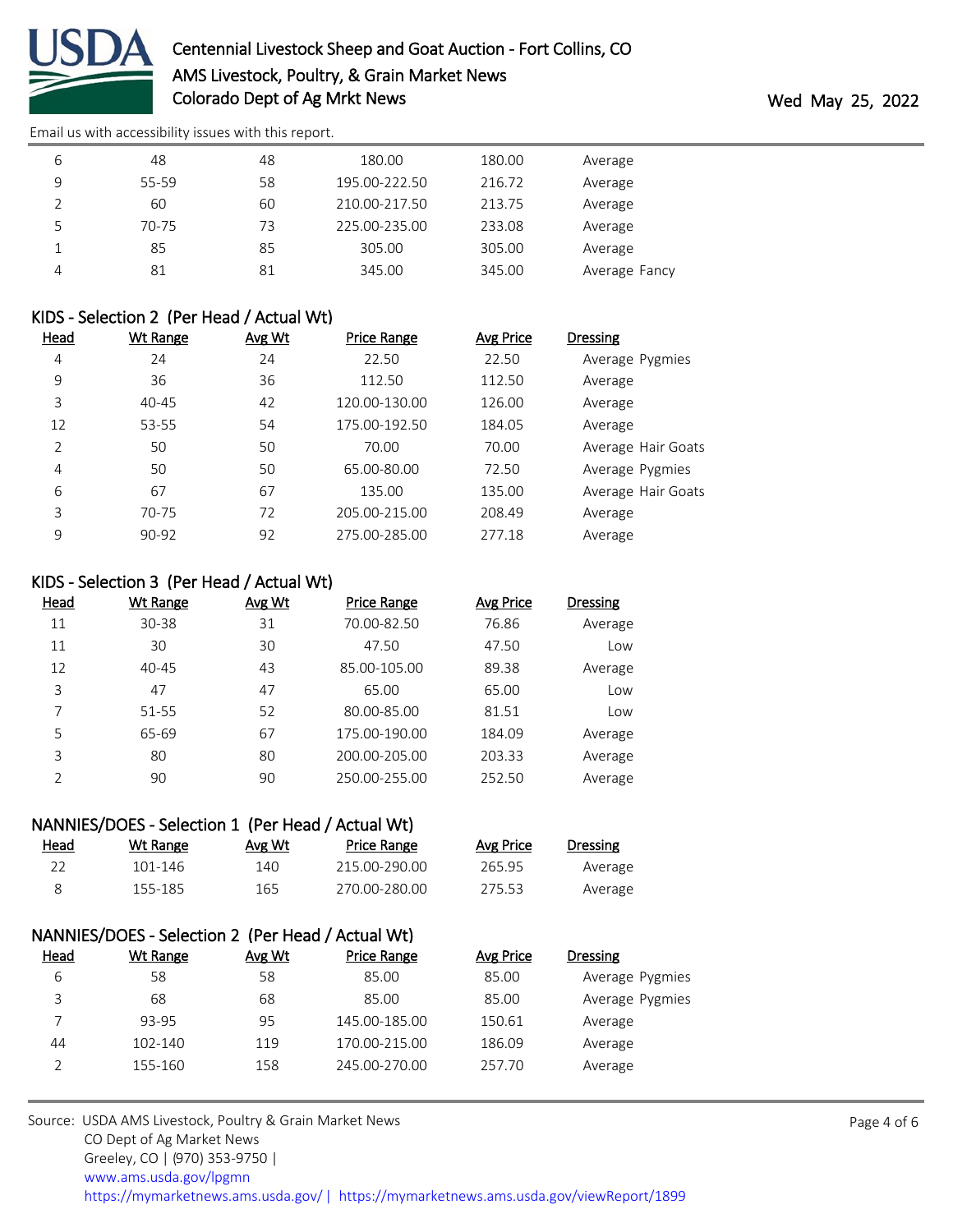

|                | NANNIES/DOES - Selection 3 (Per Head / Actual Wt)  |        |                    |                  |                 |
|----------------|----------------------------------------------------|--------|--------------------|------------------|-----------------|
| <b>Head</b>    | <b>Wt Range</b>                                    | Avg Wt | <b>Price Range</b> | <b>Avg Price</b> | <b>Dressing</b> |
| 7              | 70-78                                              | 75     | 115.00-125.00      | 119.02           | Average         |
| $\overline{4}$ | 88                                                 | 88     | 135.00             | 135.00           | Average         |
| 12             | 91-93                                              | 92     | 110.00-127.50      | 114.45           | Average         |
| 34             | 100-135                                            | 109    | 105.00-185.00      | 152.96           | Average         |
|                | BUCKS/BILLIES - Selection 1 (Per Head / Actual Wt) |        |                    |                  |                 |
| <u>Head</u>    | <b>Wt Range</b>                                    | Avg Wt | <b>Price Range</b> | <b>Avg Price</b> | <b>Dressing</b> |
| 14             | 100-144                                            | 122    | 285.00-360.00      | 301.81           | Average         |
| 10             | 153-190                                            | 172    | 340.00-450.00      | 389.22           | Average         |
| $\overline{2}$ | 220-235                                            | 228    | 450.00-460.00      | 454.84           | Average         |
|                |                                                    |        |                    |                  |                 |
|                | BUCKS/BILLIES - Selection 2 (Per Head / Actual Wt) |        |                    |                  |                 |
| Head           | <b>Wt Range</b>                                    | Avg Wt | Price Range        | <b>Avg Price</b> | <b>Dressing</b> |
| 3              | 70-78                                              | 75     | 135.00-155.00      | 148.81           | Average Pygmies |
| $\overline{4}$ | 103-125                                            | 113    | 255.00-275.00      | 264.14           | Average         |
| 3              | 158-195                                            | 170    | 275.00-325.00      | 305.92           | Average         |
|                | BUCKS/BILLIES - Selection 3 (Per Head / Actual Wt) |        |                    |                  |                 |
| <u>Head</u>    | <b>Wt Range</b>                                    | Avg Wt | <b>Price Range</b> | <b>Avg Price</b> | <b>Dressing</b> |
| $\overline{3}$ | 125-149                                            | 140    | 225.00-270.00      | 249.52           | Average         |
|                | WETHERS - Selection 1 (Per Head / Actual Wt)       |        |                    |                  |                 |
| <u>Head</u>    | <b>Wt Range</b>                                    | Avg Wt | <b>Price Range</b> | <b>Avg Price</b> | <b>Dressing</b> |
| 25             | 108-125                                            | 111    | 340.00-400.00      | 384.50           | Average         |
| 4              | 150-190                                            | 173    | 370.00-380.00      | 377.68           | Average         |
|                |                                                    |        |                    |                  |                 |
|                | WETHERS - Selection 2 (Per Head / Actual Wt)       |        |                    |                  |                 |
| Head           | <b>Wt Range</b>                                    | Avg Wt | <b>Price Range</b> | <b>Avg Price</b> | <b>Dressing</b> |
| 7              | 126                                                | 126    | 420.00             | 420.00           | Average         |
| $\overline{2}$ | 185-195                                            | 190    | 370.00-395.00      | 382.17           | Average         |
|                | WETHERS - Selection 3 (Per Head / Actual Wt)       |        |                    |                  |                 |
| Head           | <b>Wt Range</b>                                    | Avg Wt | <b>Price Range</b> | <b>Avg Price</b> | <b>Dressing</b> |
| 5              | 90                                                 | 90     | 315.00             | 315.00           | Average         |
| 6              | 108-135                                            | 113    | 300.00-310.00      | 308.01           | Average         |
|                |                                                    |        |                    |                  |                 |
|                | WETHER KIDS - Selection 1 (Per Head / Actual Wt)   |        |                    |                  |                 |
| <u>Head</u>    | Wt Range                                           | Avg Wt | <b>Price Range</b> | <b>Avg Price</b> | Dressing        |
| 16             | 63-69                                              | 68     | 220.00-230.00      | 222.33           | Average         |
|                |                                                    |        |                    |                  |                 |